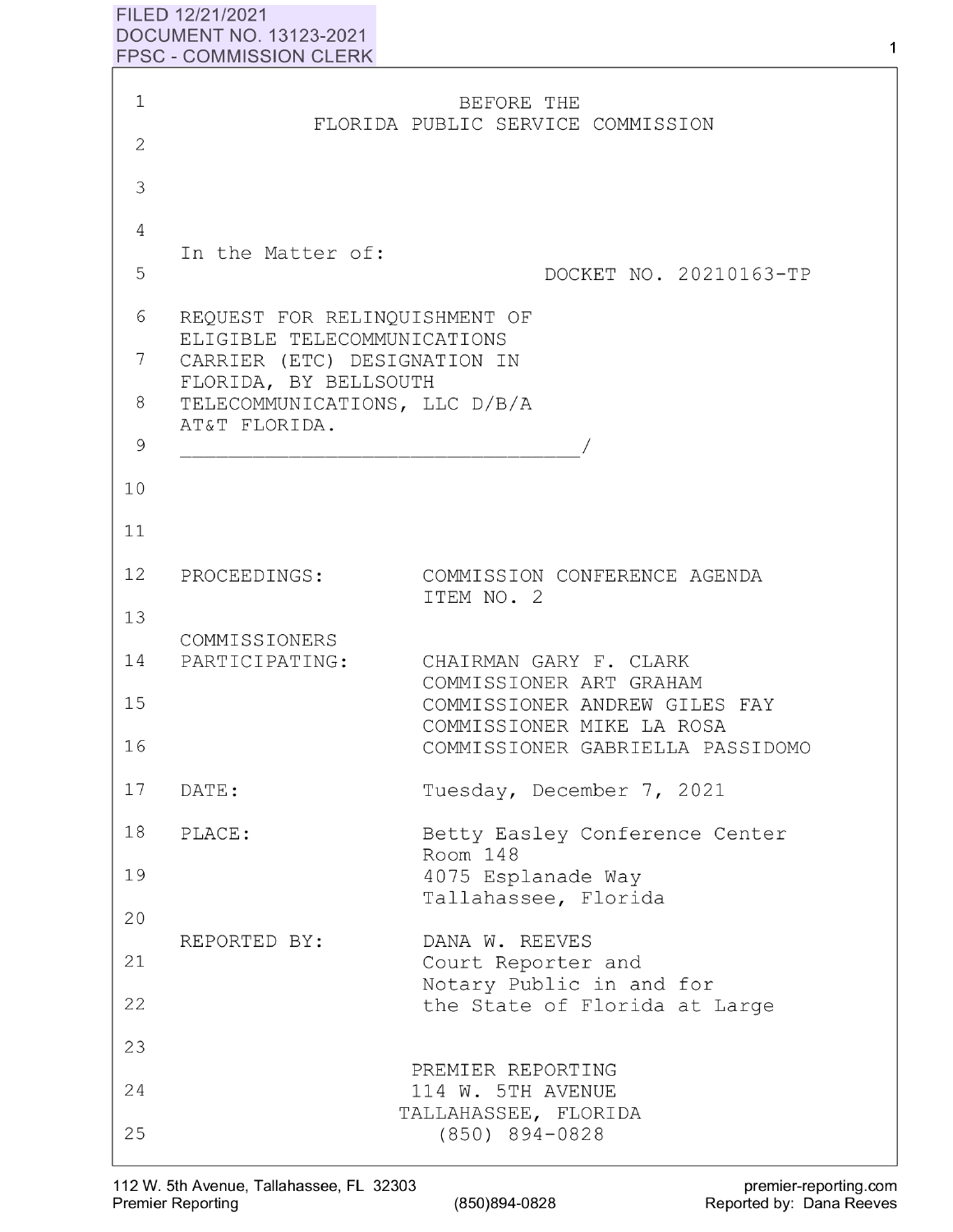| 1              | PROCEEDINGS                                        |
|----------------|----------------------------------------------------|
| $\overline{2}$ | CHAIRMAN CLARK: All right. Next up is Item         |
| 3              | No. 2. Ms. Ayala, you're going to introduce the    |
| 4              | item.                                              |
| 5              | MS. AYALA: Good morning, Commissioners.<br>Item    |
| 6              | No. 2 is staff's recommendation on AT&T Florida's  |
| 7              | request for relinquishment of its eligible         |
| 8              | telecommunications carrier, or ETC designation in  |
| 9              | Florida. Federal rules allow carriers to           |
| 10             | relinguish their ETC designation provided the area |
| 11             | is served by more than one ETC and that the        |
| 12             | remaining ETC's ensure the Commission that the     |
| 13             | existing customers will continue to be served.     |
| 14             | After review, staff determined AT&T Florida        |
| 15             | has met federal requirements to relinquish its ETC |
| 16             | designation. Therefore, staff recommends the       |
| 17             | Commission grant AT&T Florida petition for         |
| 18             | relinquishment of its ETC designation.             |
| 19             | A representative from AT&T Florida and staff       |
| 20             | are available to answer any questions.             |
| 21             | CHAIRMAN CLARK: All right. Thank you very          |
| 22             | much. Mr. Hatch, welcome.                          |
| 23             | MR. HATCH: Good morning, Chairman. Tracy           |
| 24             | Hatch on behalf of AT&T. We support staff's        |
| 25             | recommendation. I'm here to answer any questions.  |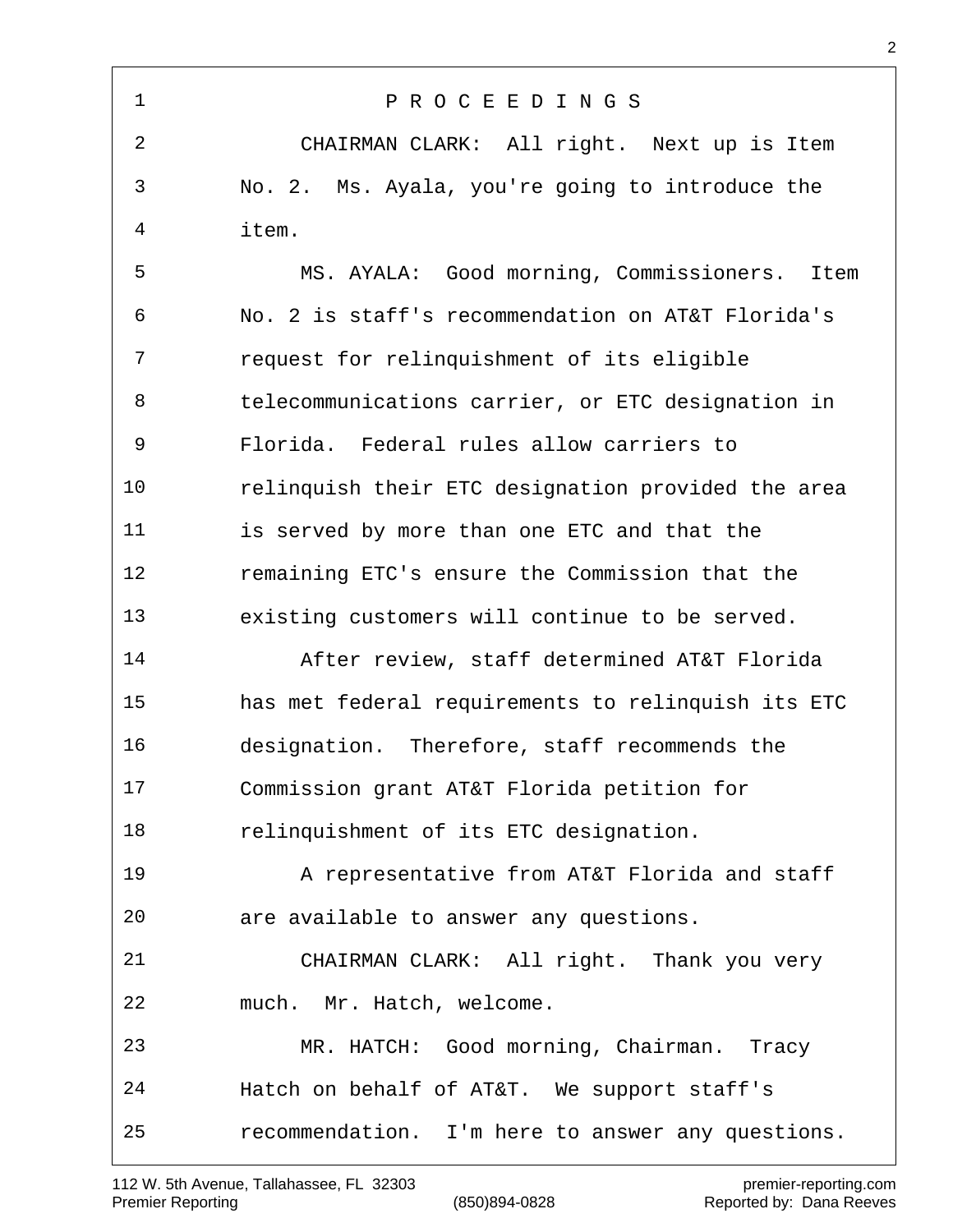CHAIRMAN CLARK: All right. Commissioners, any questions for Mr. Hatch or staff? Mr. Fay. COMMISSIONER FAY: Mr. Chairman, just to appropriate a comment to Mr. Hatch. In the original petition you filed, you gave a copy of the notice to customers, and that's an important issue for me as far as what information they're given when they transition off of this -- this program. And so I appreciate you doing that. I thought it was consistent with what they would need, and it's clear to me that they can either accept new service with AT&T at a different rate or move over to another provider at that time. So thank you for including that. MR. HATCH: Thank you. CHAIRMAN CLARK: Any other questions? If not, we'll entertain a motion to approve. COMMISSIONER FAY: Mr. Chairman, I would move staff recommendation on Item 2. CHAIRMAN CLARK: I have a motion. COMMISSIONER LA ROSA: Second. CHAIRMAN CLARK: Mr. La Rosa seconds. Any discussion on the motion? (No comments made.) CHAIRMAN CLARK: All in favor say, aye.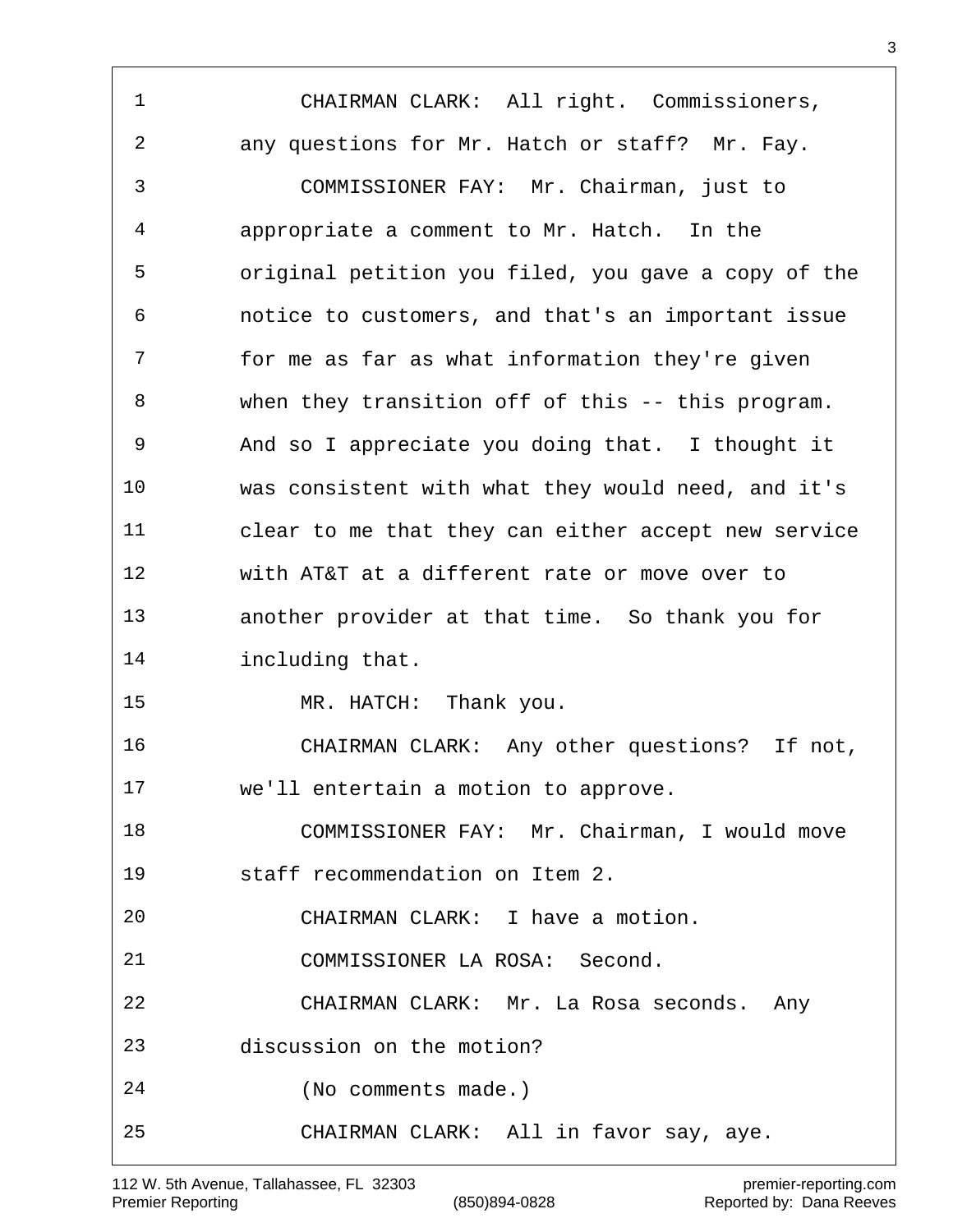| $\mathbf 1$    | (Chorus of ayes.)                         |
|----------------|-------------------------------------------|
| $\mathbf{2}$   | CHAIRMAN CLARK: Opposed?                  |
| $\mathbf{3}$   | (No comments made.)                       |
| $\overline{4}$ | CHAIRMAN CLARK: Motion carries. Thank you |
| 5              | for being here today, Mr. Hatch.          |
| $\sqrt{6}$     | (Agenda item concluded.)                  |
| $\overline{7}$ |                                           |
| $\,8\,$        |                                           |
| $\mathsf 9$    |                                           |
| $10$           |                                           |
| $11\,$         |                                           |
| $1\,2$         |                                           |
| 13             |                                           |
| 14             |                                           |
| $15$           |                                           |
| 16             |                                           |
| $17\,$         |                                           |
| $1\,8$         |                                           |
| 19             |                                           |
| $20$           |                                           |
| $2\sqrt{1}$    |                                           |
| $2\sqrt{2}$    |                                           |
| 23             |                                           |
| $2\sqrt{4}$    |                                           |
| $25\,$         |                                           |